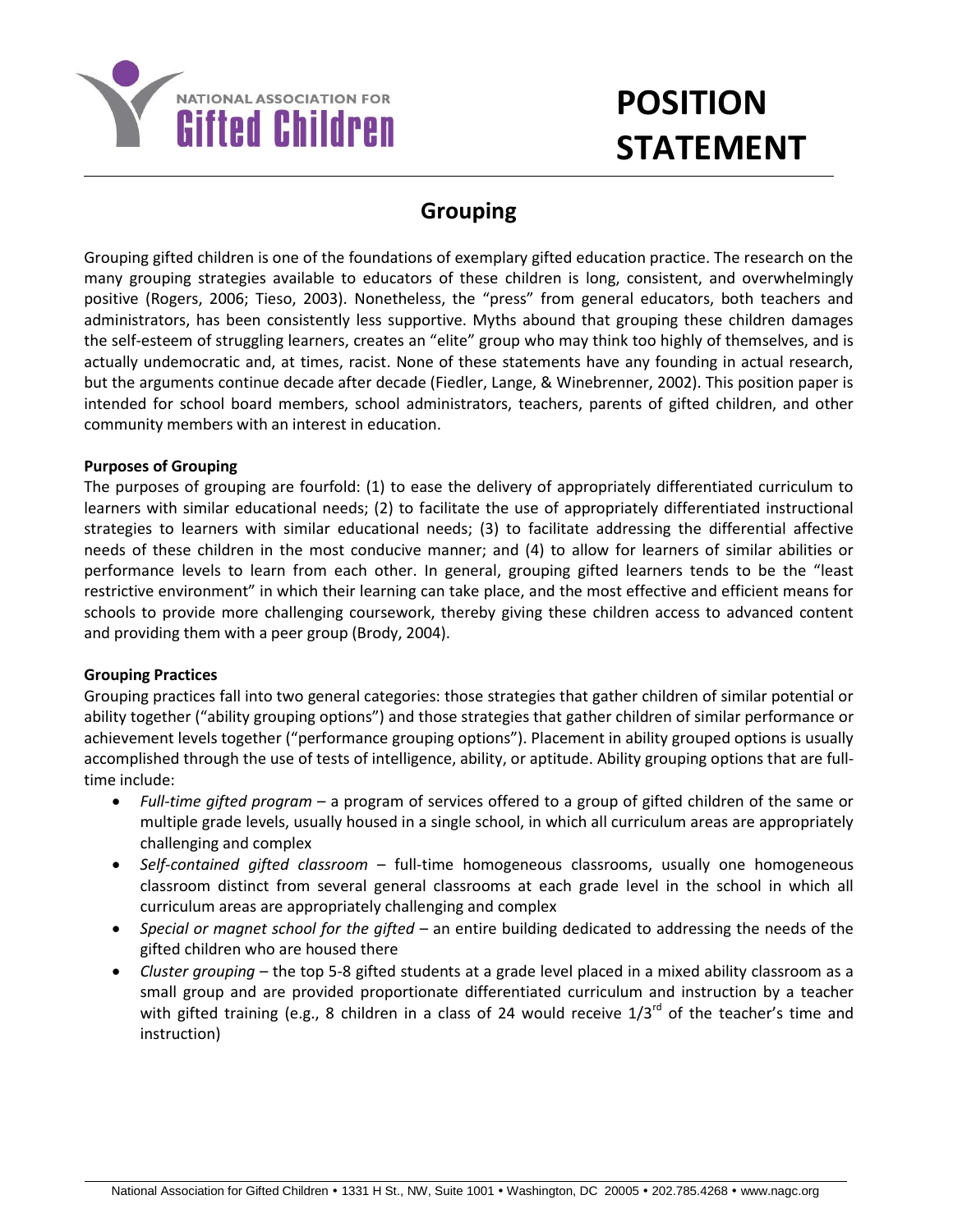All of these options involve systematic, comprehensive, and articulated differentiation in all academic domains full-time and on a daily basis. For full-time ability grouped options, the research shows substantial academic effects (anywhere from 1 1/3 to 2 years' growth per year), and small, positive gains in social maturity, social cognition, and participation in extracurricular activities; small gains are also found in self-efficacy, self-esteem, and motivation for learning when gifted children are grouped together full-time (Rogers, 2002).

Ability grouping options that are part-time include:

- *Pull-out/send-out/withdrawal/resource room enrichment groups* gifted children are removed from their regular classrooms for a specified period of time each week to work on differentiated activities, such as critical thinking, creative problem solving, or extensions of the general curriculum for more complexity and depth
- *Like-ability cooperative groups within classrooms* when a teacher decides to use cooperative learning groups in a mixed ability classroom, the highest ability 3-4 students are grouped together for a differentiated cooperative task or learning experience and given differentiated expectations or assessments for the experience

Small, positive academic, social, and self-esteem effects are found for the part-time ability grouped options. Academically, if the learning in these options incorporates extensions of the general curriculum in a specific area or spends the greater part of the year in critical thinking or creative production, then more than a year's growth in the focus area of the group will be accomplished (Rogers, 2002).

Performance grouping options include two daily (but subject-specific) options:

- *Cluster performance grouping* the top performing 5-8 students in a specific core area, such as mathematics or reading/language arts are placed in an otherwise mixed ability class and are provided with differentiated curriculum and instruction in their single area of high performance
- *Regrouping for specific instruction* the top performing students in a specific subject area, such as mathematics or English or science are placed in a high performance classroom and provided with accelerated and enriched content and skills in that area

For both of these daily performance group options, the academic effects are substantial (depending upon the actual amount of compacting and differentiation that do occur for learners), and social and self-esteem effects are small but positive. Academically, students in these classes can gain from 1  $\frac{1}{2}$  years' to 1  $\frac{3}{4}$  years' growth in the subject specific area for which they are grouped (Rogers, 2002).

Performance grouping options also include options that do not meet daily:

- *Within-class/flexible grouping* a teacher of a mixed ability class subdivides the class into groups according to their "readiness" for the curriculum to be taught
- *Like-performing cooperative learning* when a teacher decides to use cooperative learning groups, the highest performing 3-4 students are placed in their own group and provided with a cooperative task or assignment and assessments of performance are differentiated
- *Performance-based pull-out/send-out/withdrawal/resource room enrichment classes*  the top performing students at a grade level in a specific subject are removed from their regular class for a determined number of hours per week to work on more challenging and complex content and skills in that high performance area (e.g., a Writer's Workshop, Junior Great Books, etc.)

For these options the academic effects are small to moderate (ranging from 1¼ to 1 2/5's years' growth, depending upon the subject area (mathematics and science produce higher effects than do other subject areas), while the social and self-esteem effects are small but positive.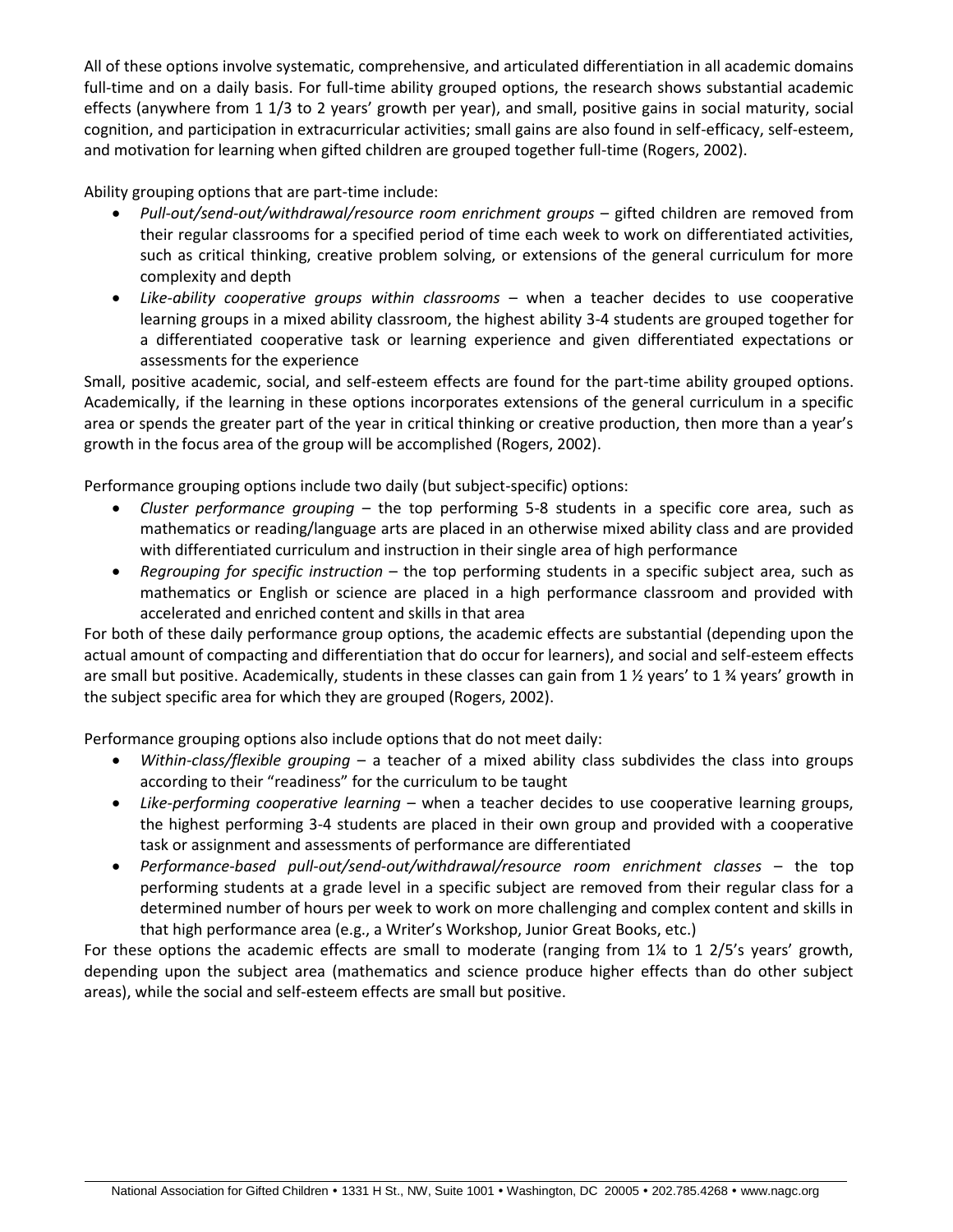#### **Recommendations**

Grouping options should be available at each stage of development in a gifted child's school program, from primary through secondary. It is important for schools to select those grouping options that will be most successful considering the school context (its teachers, community values, special needs of the school population, etc.). In general, the more full-time options (full-time ability grouping, regrouping for specific instruction, cluster grouping) require little more than additional professional development, differentiated curriculum materials, and a reorganization of teacher responsibilities in order to be implemented appropriately. The part-time options vary in their cost efficiency and effectiveness. Varieties of the pull-out program may cost more in the employment of a specialized teacher to provide direct instruction to the gifted children involved, while within-class grouping and cooperative grouping involve additional planning and materials development by individual teachers who may also receive special training to prepare them for this development.

Grouping is a vehicle educators can use to allow gifted children access to learning at the level and complexity they need (Lawless, 1998; Rogers, 2006; Tieso, 2003). More importantly, it allows gifted children to learn with and make social connections with same aged peers who think and learn in the same ways they do. Grouping can also help to simplify already overburdened teachers' lives by allowing them to focus more on the specific talent development needs they encounter in this potentially more homogeneous clustering. What educators must keep in mind, however, is that what these children will do once they are grouped is probably more important than which form of grouping has been selected (Kulik, 1992).

## **Selected References**

Brody, L. E. (ed.). (2004). Grouping and acceleration practices in gifted education. In S. M. Reis (Series Ed.), *Essential readings in gifted education.* Thousand Oaks, CA: Corwin Press.

This article, among many in this book of articles on grouping and acceleration from previous *Gifted Child Quarterly* journals over 25 years, takes a solid, well supported look at grouping options and the role these play in the full education of gifted and talented learners.

Fiedler, E. D., Lange, R. E., & Winebrenner, S. (2002). In search of reality: Unraveling the myths about tracking, ability grouping, and the gifted. *Roeper Review, 24,* 108-111.

The authors discuss the realities of six myths about ability grouping, citing appropriate research to support their arguments, and using illustrative words from researchers and from students to make their points.

Kulik, J. A. (1992). An analysis of the research on ability grouping: Historical and contemporary perspectives (RBDM 9204). Storrs, CT: The National Research Center on the Gifted and Talented, University of Connecticut.

This article provides one of the well-reasoned set of arguments in support of ability and performance grouping for gifted learners. While reporting the actual academic, social, and psychological effect sizes of various grouping options, it also makes the point that how grouped students are taught and what they are taught while grouped may be of even greater import than the act of grouping alone.

Loveless, T. (1998). *The tracking and ability grouping debate.* Washington, DC: Thomas B. Fordham Foundation.

The Fordham Foundation commissioned Professor Loveless to study the diverse opinions of various groups for and against ability grouping. In this very reasoned synopsis of what he found, Loveless argues that there are benefits to grouping for all ability levels when teacher quality and curriculum are taken into account, with the greatest gains being made for high ability learners.